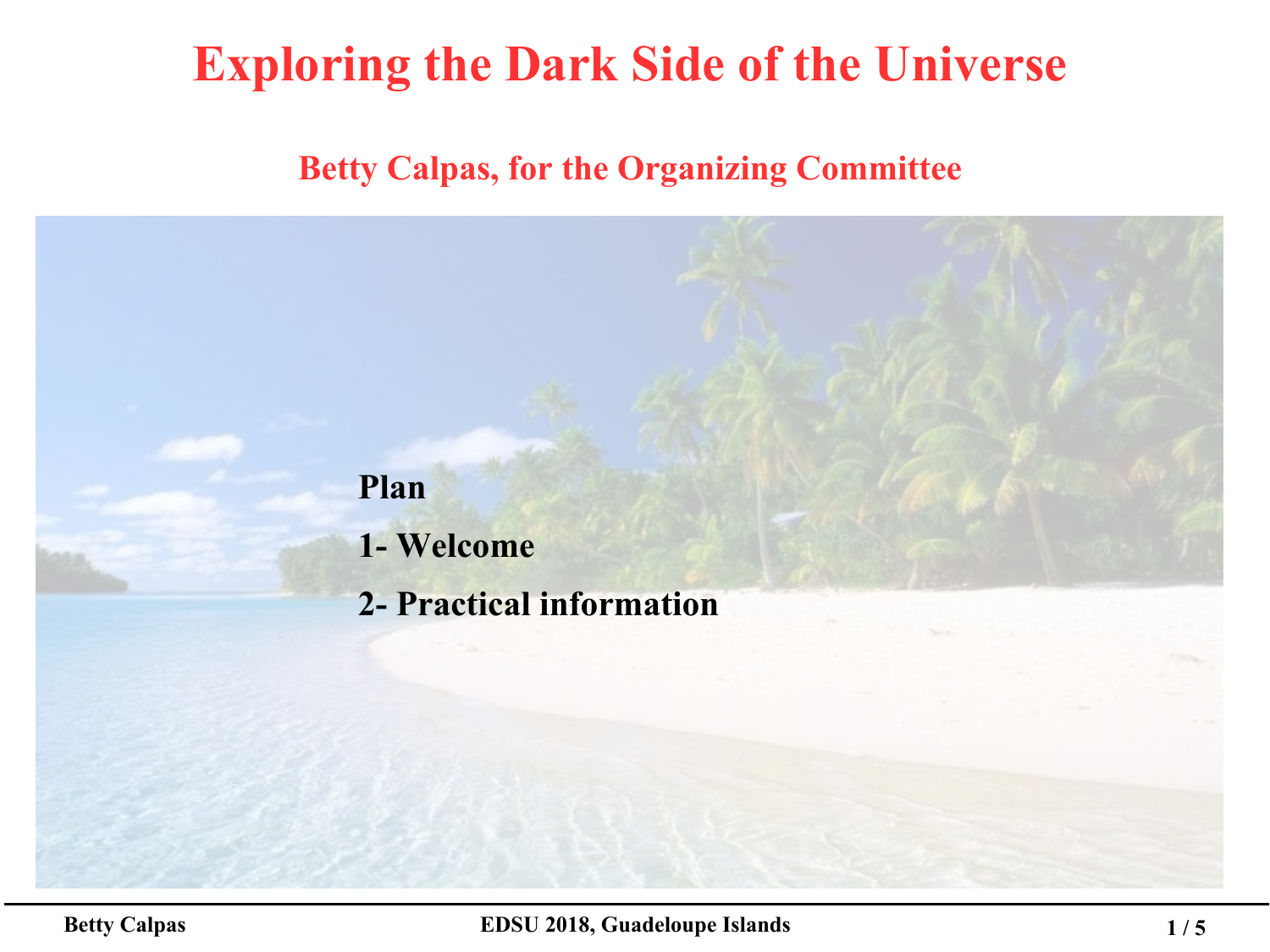# **1- Welcome**

- **The Organizing Committee is pleased to welcome you in Guadeloupe, and thank you for attending the 2d world summit on Exploring the Dark Side of the Universe.**
- **We thank Guadeloupe region, the tourism committee and the University of Antilles for it's financial and logistic support.**

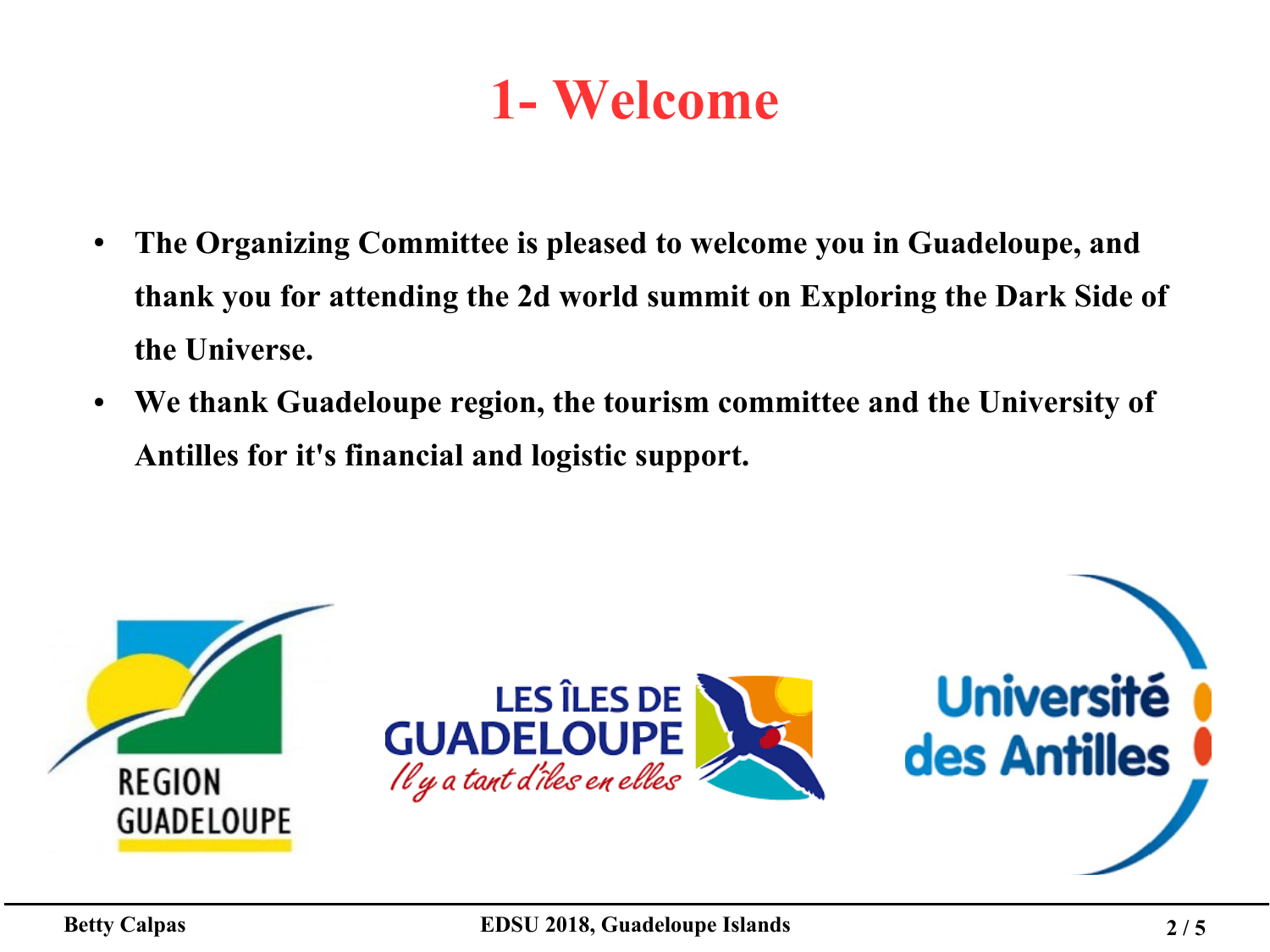## **2- Practical information**

#### ● **Conference**

**web page: [here](https://indico.cern.ch/event/645015/)**

**room: amphi Merault (Thursday amphi research)**

● **Wifi**

 **EUDORAM (use your usual id and pwd)**

 **Visitor connection (name: forum, pwd: fme16)**

● **Lunch**

 **university restaurant, 6.5 Eu cash**

● **Event**

 **welcome cocktail: Monday 6:30 pm at Memorial ACTe popular science lecture: Tuesday and Thursday at 6:30 at amphi Merault conference dinner: Wednesday 7:00 pm at fleur d'epee hotel 40 Eu excursion: Saturday 9 am at Salako hotel, visite of north Basse-Terre**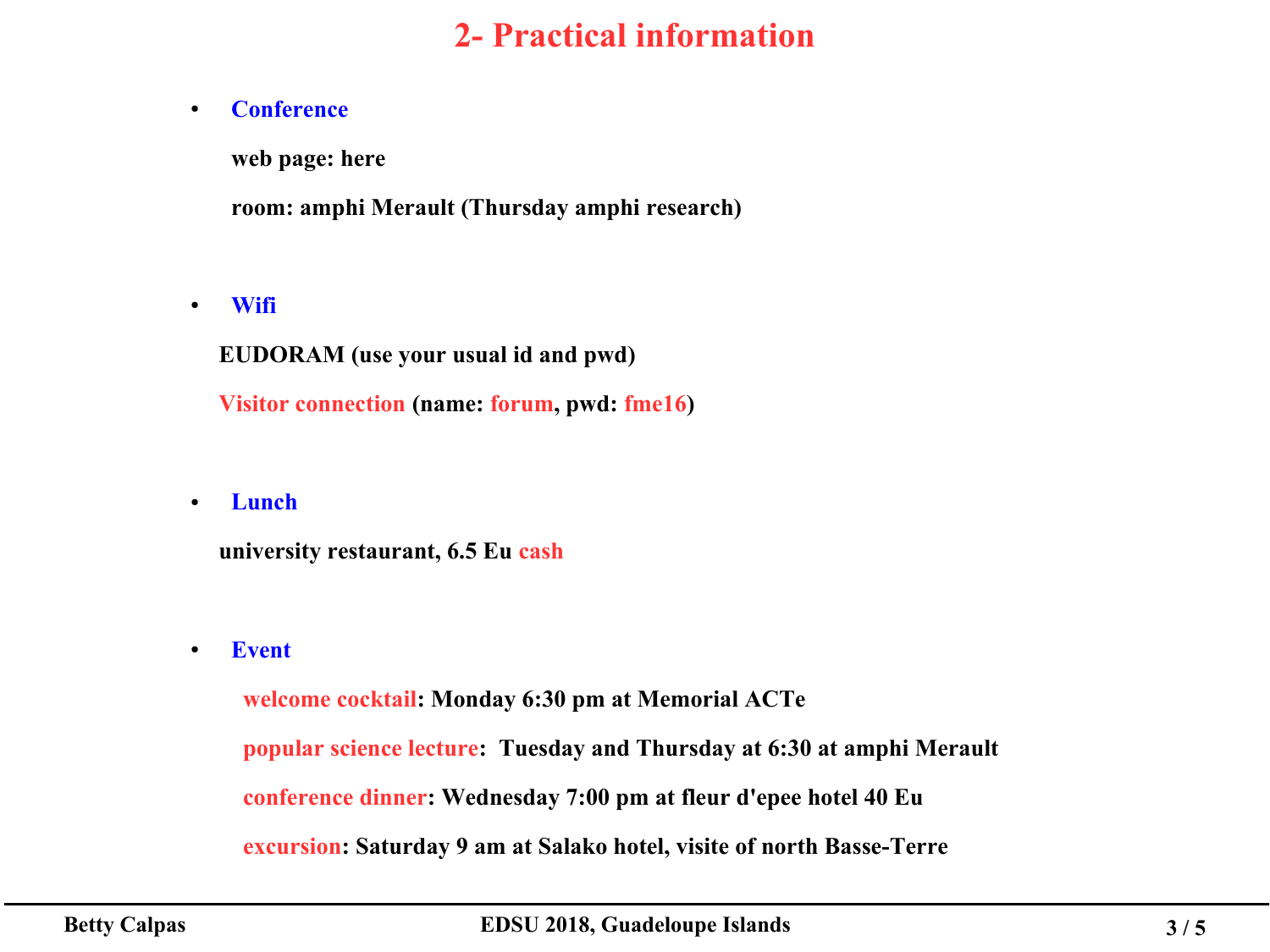### ● **Shuttle 1st stop at salako hotel**

|                                                     | Meeting point for the bus is here. Times of pick up are as follows: |             | <b>WELCOME</b>                                                  |             |             |                                     |
|-----------------------------------------------------|---------------------------------------------------------------------|-------------|-----------------------------------------------------------------|-------------|-------------|-------------------------------------|
|                                                     | <b>Monday</b>                                                       | Tuesday     | Wednesday                                                       | Thursday    | Friday      | Saturday                            |
| <b>Departs Hotel</b><br>Salako<br>towards<br>Campus | <b>7h15</b>                                                         | <b>7h15</b> | <b>7h15</b>                                                     | <b>8h00</b> | <b>7h15</b> | Depart island tour:<br>9h00         |
| Return-<br>departs<br>Campus                        | 17h15                                                               | 17h35       | 17h15                                                           | 17h30       | 17h20       | <b>Return island tour:</b><br>18h00 |
|                                                     | Departs Hotel Salako<br><b>Towards Welcome</b><br>cocktail: 18h00   |             | <b>Departs Hotel towards</b><br><b>Conference Dinner: 18h45</b> |             |             |                                     |
|                                                     | Return - departs<br>Welcome cocktail: 21h00                         |             | Return-departs Conference<br>dinner: 22h30                      |             |             |                                     |

#### ● **Shuttle 2<sup>d</sup> stop at fleur d'epee hotel**

| <b>WELCOME</b><br>Meeting point for the bus is here. Times of pick up are as follows: |                                                                         |                |             |                 |             |                                     |  |  |  |
|---------------------------------------------------------------------------------------|-------------------------------------------------------------------------|----------------|-------------|-----------------|-------------|-------------------------------------|--|--|--|
|                                                                                       | <b>Monday</b>                                                           | <b>Tuesday</b> | Wednesday   | <b>Thursday</b> | Friday      | <b>Saturday</b>                     |  |  |  |
| <b>Departs Hotel</b><br>Fleur d'Épee<br>towards<br>Campus                             | <b>7h30</b>                                                             | <b>7h30</b>    | <b>7h30</b> | <b>8h15</b>     | <b>7h30</b> | Depart island tour:<br>9h15         |  |  |  |
| $Return -$<br>departs<br>Campus                                                       | 17h15                                                                   | 17h35          | 17h15       | 17h30           | 17h20       | Return island tour:<br><b>18h00</b> |  |  |  |
|                                                                                       | <b>Departs Hotel Fleur</b><br>d'Épee Towards<br>Welcome cocktail: 18h15 |                |             |                 |             |                                     |  |  |  |
|                                                                                       | Return - departs<br>Welcome cocktail: 21h00                             |                |             |                 |             |                                     |  |  |  |